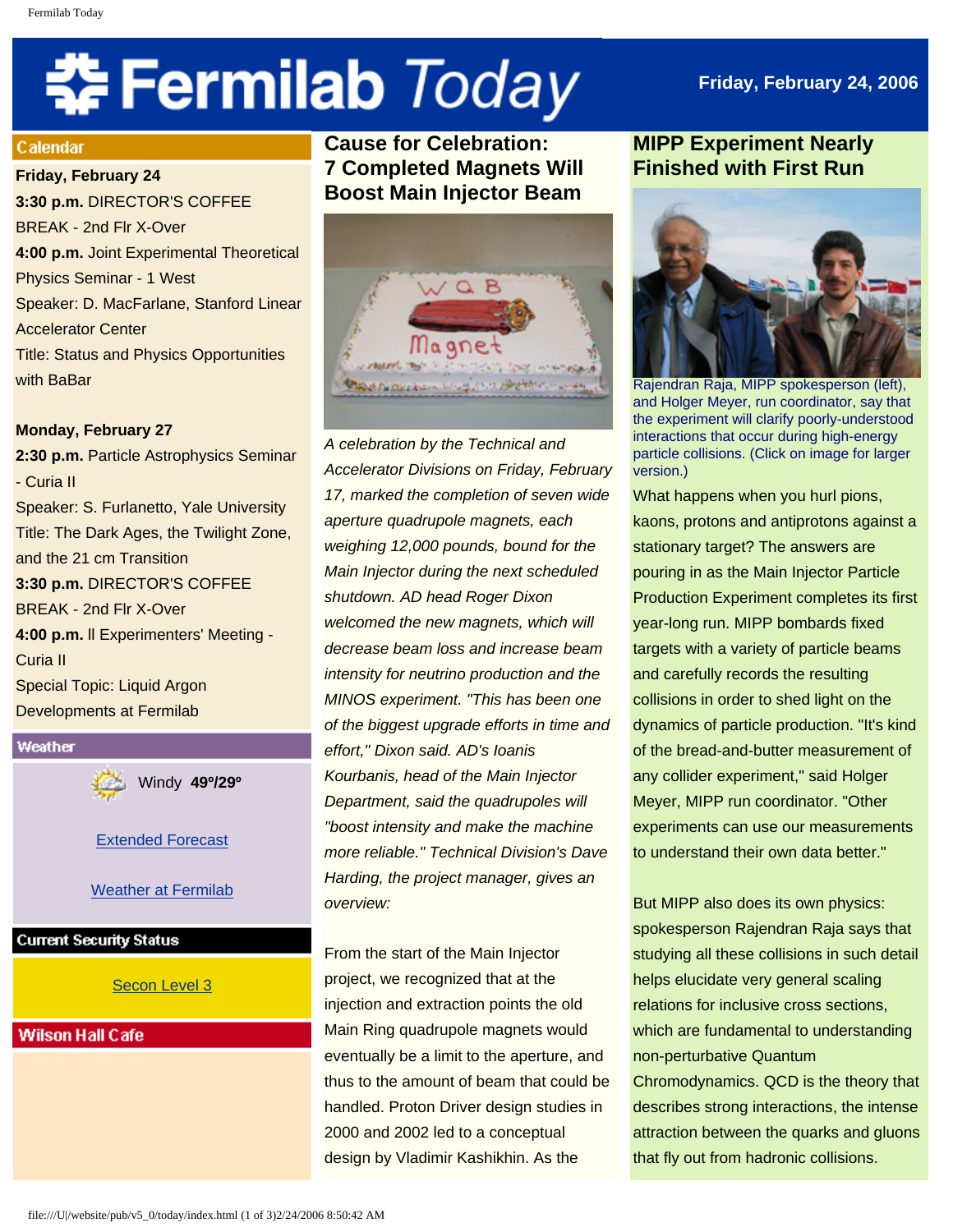Fermilab Today

#### **Friday, February 24**

-New England Clam Chowder -Western BBQ Burger -Tilapia w/tortilla Crust -Swedish Meatballs -Bistro Chicken & Provolone Panini -Assorted Personal Size Pizzas -Carved Top Round of Beef

#### **[Upcoming Menu](http://lss.fnal.gov/cafe)**

#### **Chez Leon**

# **Wednesday, March 1 Lunch** -Chicken Enchiladas -Mexican Rice -Confetti Salad -Pineapple Flan

**Thursday, March 2 Dinner**  BOOKED

#### [Chez Leon Menu](http://lss.fnal.gov/chezleon/index.html)

Call x4512 to make your reservation.



**Search the Fermilab Today Archive**

search

#### **Info**

Fermilab Today is online at: [http://www.](http://www.fnal.gov/today/) [fnal.gov/today/](http://www.fnal.gov/today/)

Send comments and suggestions to [today@fnal.gov](mailto:today@fnal.gov)

[Hurricane Relief Page](http://www.fnal.gov/pub/today/katrina_relief.html)

[Fermilab Today archive](http://www.fnal.gov/pub/today/archive.html)

[Fermilab Today PDF Version](http://www.fnal.gov/pub/today/archive.html)

[Fermilab Result of the Week archive](http://www.fnal.gov/pub/today/resultoftheweek/index.html)

[Fermilab Safety Tip of the Week archive](http://www.fnal.gov/pub/today/safety/index.html)

[Linear Collider News archive](http://www.fnal.gov/pub/today/linearcollider/index.html)

NuMI turn-on approached, the issue of increased intensity in the Main Injector became more of an issue. In addition to increasing the intensity, the NuMI installation also added another extraction point, and the SY120 program further complicated operations. So, in February 2004 we kicked off the WQB project with a review of the conceptual design. **[Read More](http://www.fnal.gov/pub/today/magnets.html)**

#### **ILC NewsLine**

#### **Following the Beam**



Emittance preservation: Beam at the end of the main linac. After the use of a simple correction method, particles of different energies have a clear spread in vertical position (top). This is corrected better with an advanced correction method (middle). With an advanced correction and additional global optimization the result is very good (bottom).

Obtaining high-luminosity beams will be crucial for the future International Linear Collider. An important indication on the beam quality is given by the emittance, which depends on its size and opening angle. The lower the emittance, the easier it is to focus the beam and the more particle collisions can occur and be analyzed. In the GDE the "Accelerator physics" group, a special team dedicated to the technical systems organized at CERN, on 08-11 February 2006, a "Low Emittance Transport Workshop". About 30 accelerator scientists, coming from all regions, attended it.

"Strong interactions are everywhere," said Raja. "Physicists really don't understand them."

Raja also explained how MIPP's measurements will help researchers understand particle interactions in a number of other experiments. "Our data will be immediately useful for the MINOS experiment because neutrinos are produced by pions and kaons off the NuMI target and those cross sections are not known well," he said. In addition to understanding neutrino production, Raja says that MIPP data could be useful to CDF, DZero, CMS, ATLAS, and cosmic ray experiments in order to understand hadronic showers in their calorimeters. So far, MIPP has data from about 27 million events, but Raja says it has to go much farther to be really useful, and that can be done with a simple upgrade. "If we can take data 100 times faster then we'll solve the hadronic shower problem once and for all." He said. "We'll completely satisfy a broad range of needs."

*—Siri Steiner*

#### **Announcements**

#### **GSA Formal Winter Ball**

Tickets for the Graduate Student Association's first Formal Winter Ball, to be held on Sat., Feb. 25, 8 p.m., go on sale today. Cost to attend the ball is \$5 per person and all are welcome. For more information, please visit the [Web](http://www.fnal.gov/orgs/gsa/calendar/winterball/winterball.html) [site.](http://www.fnal.gov/orgs/gsa/calendar/winterball/winterball.html) To purchase tickets, please contact GSA representatives Leah Welty-Rieger, x3853 or lwelty@fnal.gov, or Tuula Maki, x8414 or tmaki@fnal.gov.

**Fermilab Library/Technical Publications Customer Satisfaction survey**